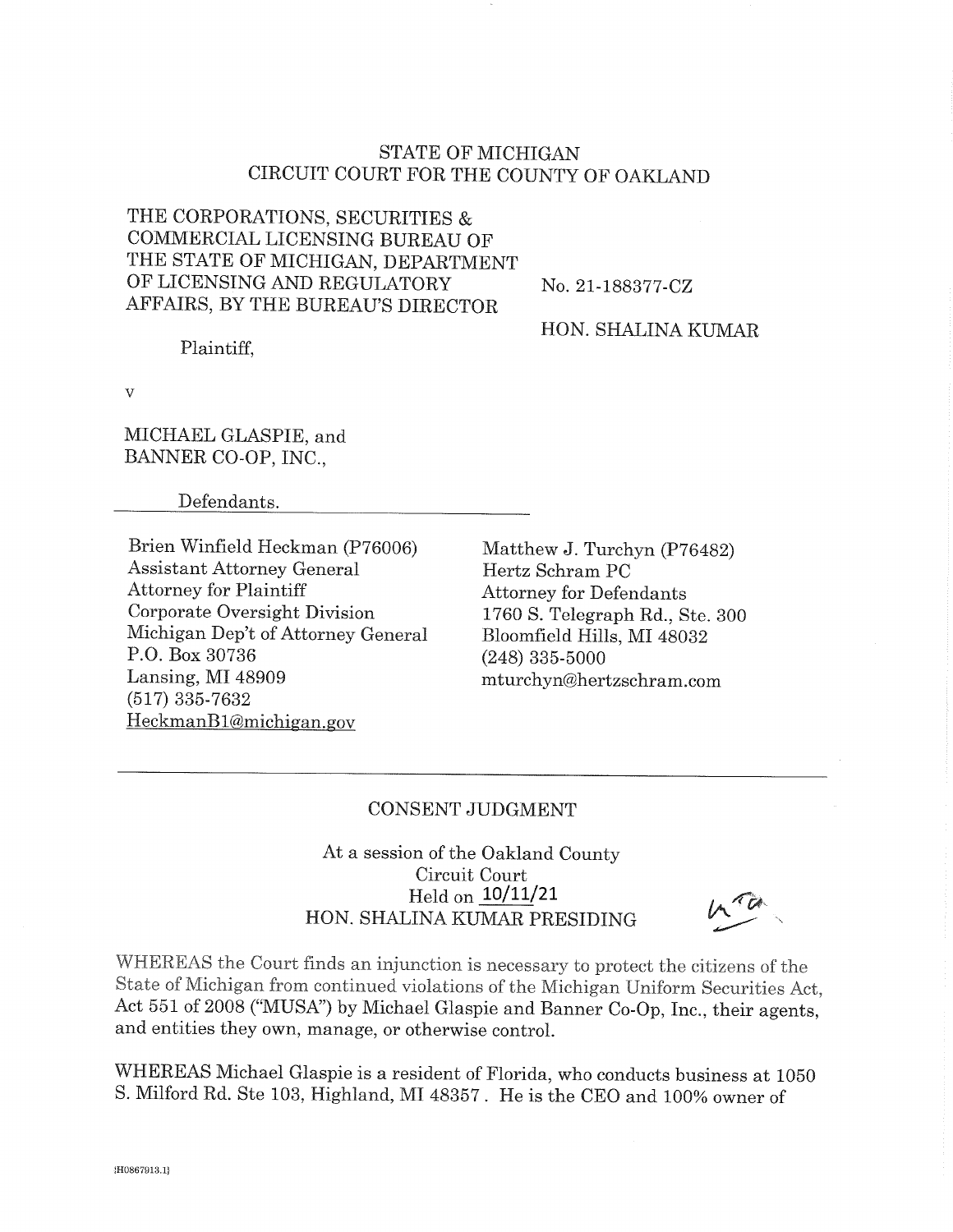Banner Co-Op, Inc. an entity organized under the laws of Delaware, but no longer in good standing, and operating at 1050 S. Milford Rd. Ste 103, Highland, MI 48357. He is CEO and 100% owner of ICANetwork Corporation, an entity organized under the laws of Florida and doing business as ICAN Connect Us, and operating at 1050 S. Milford Rd. Ste 103, Highland, MI 48357.

WHEREAS Michael Glaspie and Banner Co-Op, Inc. state they have fully read the terms herein, they have had the opportunity to review them with counsel of their choosing, they fully understand them, they are not under duress or coercion, and they enter this consent judgment voluntarily.

THEREFORE, at a session of the Circuit Court, the following Orders are entered:

- 1) The Court hereby enjoins Michael Glaspie and Banner Co-Op, Inc. from the following acts:  $M_{\star}$ 
	- a. Violating the Act, including Section 301 of the Act, MCL 451.2301, Section 501 of the Act, MCL 451.2501, and Section 505 of the Act, MCL 451.2505.
	- b. Conducting any business in Michigan regulated under MUSA acting as a principal or consultant on behalf of any individual or entity so engaged in that business.
	- c. Continuing to solicit funds, whether individually or through agents and businesses, with the promise of payouts (including but not limited to cash or cryptocurrency payments, cars, and vacations) after the closing of a deal between an undisclosed seller and buyer.
	- d. Operating any website, whether individually or through a business entity either controls or manages, that offers any investment opportunities to Michigan residents. This includes, but is not limited to www.mikegdeal.com, www.iodmail.com/cdupdates/cdindex.html, Any website that fails to state that investments are not accepted from Michigan residents is considered to be an offer to Michigan residents for purposes of this paragraph.
	- e. Operating any website, whether individually or through a business entity either controls or manages, that offers any investment opportunities from the State of Michigan.
	- f. Depositing or causing to be deposited any funds at a depository institution in the State of Michigan which funds are collected from any investor regardless of state of residence.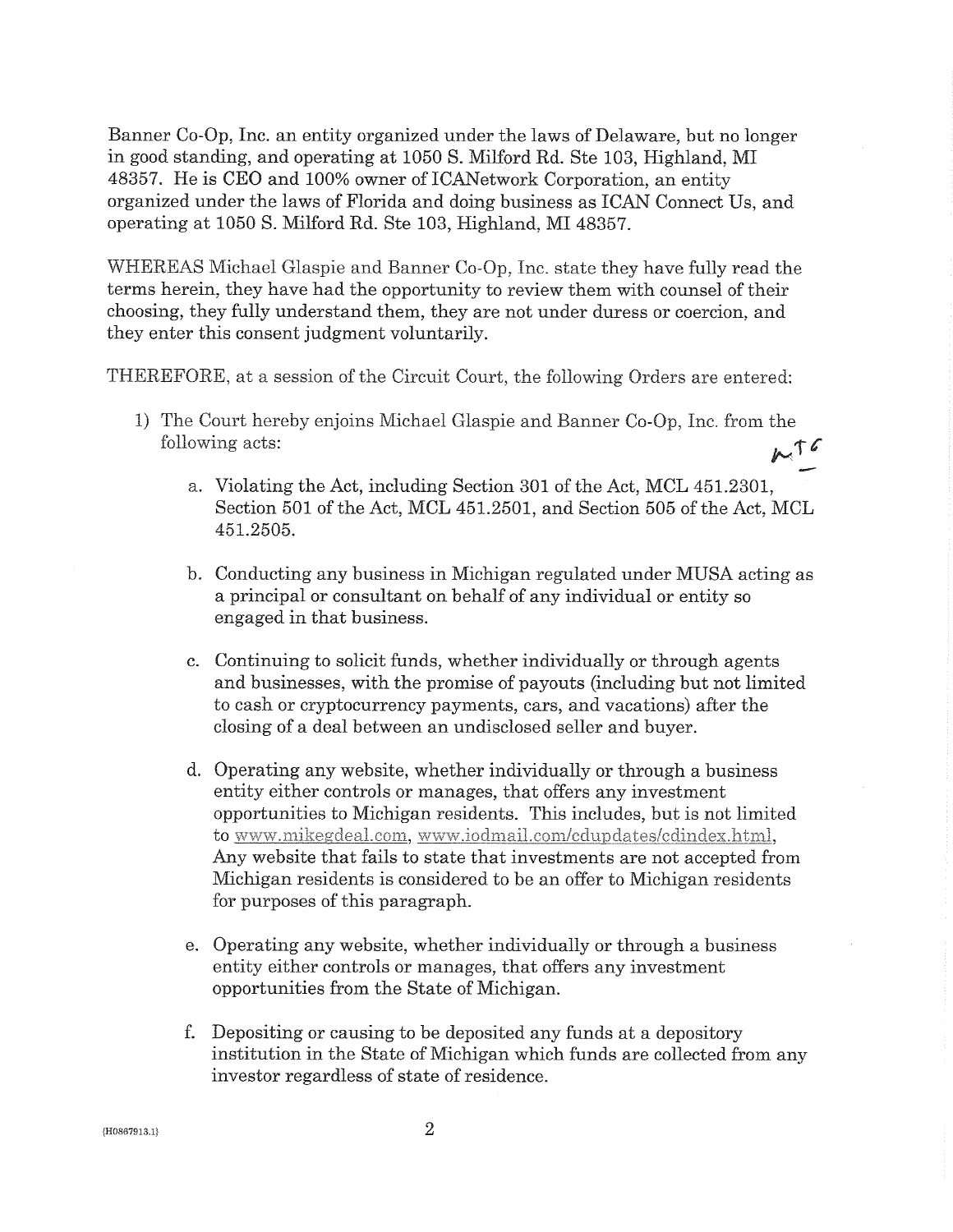- 2) The term of this injunction is perpetual.
- 3) This Order binds Michael Glaspie and Banner Co-Op, Inc., their officers, agents, servants, employees, and attorneys, and those persons in active concert or participation with them who receive actual notice of this order by personal service or otherwise.
- 4) No security is required as the Plaintiff is an agency of the State of Michigan acting in an official capacity.
- 5) Michael Glaspie and Banner Co-Op, Inc. are in civil contempt of court and the Court retains personal jurisdiction over them after entry of this Order. The Court awards no fine and no costs.
- 6) Michael Glaspie and Banner Co-Op, Inc. acknowledge that a violation of this Order may, in addition to civil sanctions and remedies, subject them to a criminal fine of up to \$7,500, jail of up to 93 days, or both, as well as probation. See MCL 600.1715.
- 7) This is a final Order that disposes of the last pending claim and closes this case.

 $Date: 10/11/21$ 

/s/ Shalina Kumar by: October 11, 2021 HON, SHALINA KUMAR  $LL$ 

"We stipulate to the entry of the above consent judgement."

 $Date: 10-08-2021$ 

by: /2/ Brien Heckman

Brien Winfield Heckman P76006 **Assistant Attorney General** Attorney for the Bureau

by: Michael Glaspie Defendant

 $\mathbf{hv}$ 

Matthew J. Turchyn **Attorney for Defendants** 

Date: 10-8-2021

 $Date / 2 - 8 - 21$ 

 ${H0867913.1}$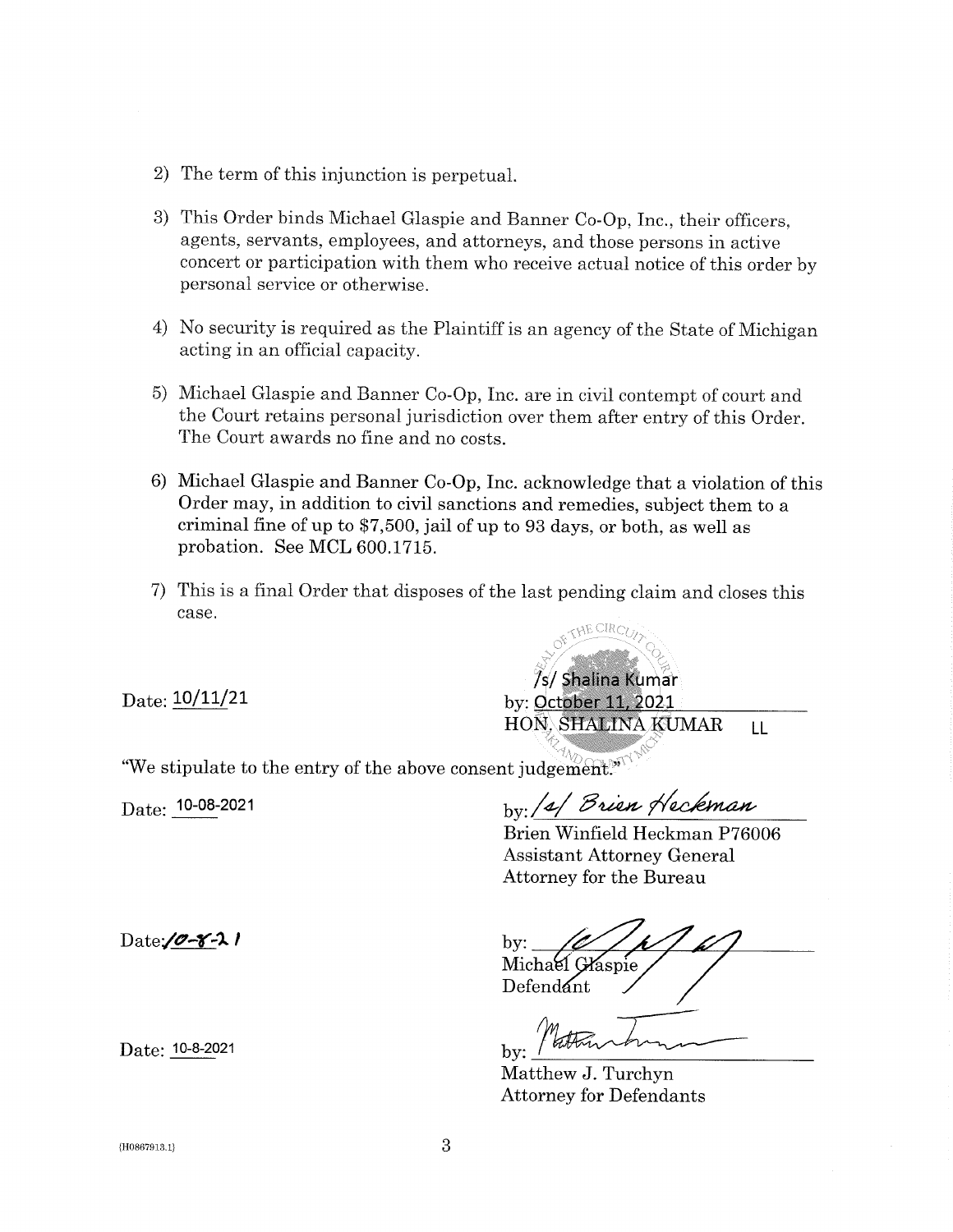#### STATE OF MICHIGAN DEPARTMENT OF LICENSING AND REGULATORY AFFAIRS CORPORATIONS, SECURITIES & COMMERCIAL LICENSING BUREAU

In the matter of:

BANNER CO-OP, INC., Unregistered,

Complaint No. 340998

Respondent.

 $\overline{\phantom{a}}$ 

Issued and entered this  $4+h$  day of  $Junel$ , 2020

## CONSENT ORDER RESOLVING NOTICE AND ORDER TO CEASE AND DESIST

*A.* **RELEVANT INFORMATION AND STATUTORY PROVISIONS,** under the Michigan Uniform Securities Act (2002) (the "Act"), 2008 PA 551, MCL 451.2101 *et seq.:* 

- 1. On January 14, 2020, the Director of the Corporations, Securities & Commercial Licensing Bureau of the Michigan Department of Licensing and Regulatory Affairs (the "Bureau"), as the Administrator of the Act (the "Administrator"), issued a Notice and Order to Cease and Desist (C&D) against Respondent Banner Co-Op, Inc., a Delaware corporation authorized to do business in Michigan and owned and operated by Michael Glaspie, which is not registered in any capacity under the Act, ("Respondent"), Complaint No. 340998. For purposes of this Consent Order Resolving Notice and Order to Cease and Desist ("Consent Order"), Respondent and Bureau staff are referred to individually as a "Party" and collectively as the "Parties."
- 2. The C&D Order ordered Respondent to immediately cease and desist from continuing to offer or sell unregistered securities; from omitting to state material facts necessary to make other statements made not misleading in connection with the offer or sale of securities; and from making false or misleading statements in records filed with the Administrator, contrary to the Securities Act, and further notified Respondent that the Administrator intended to impose a civil fine against it in the amount of \$30,000 under MCL 451.2604(4).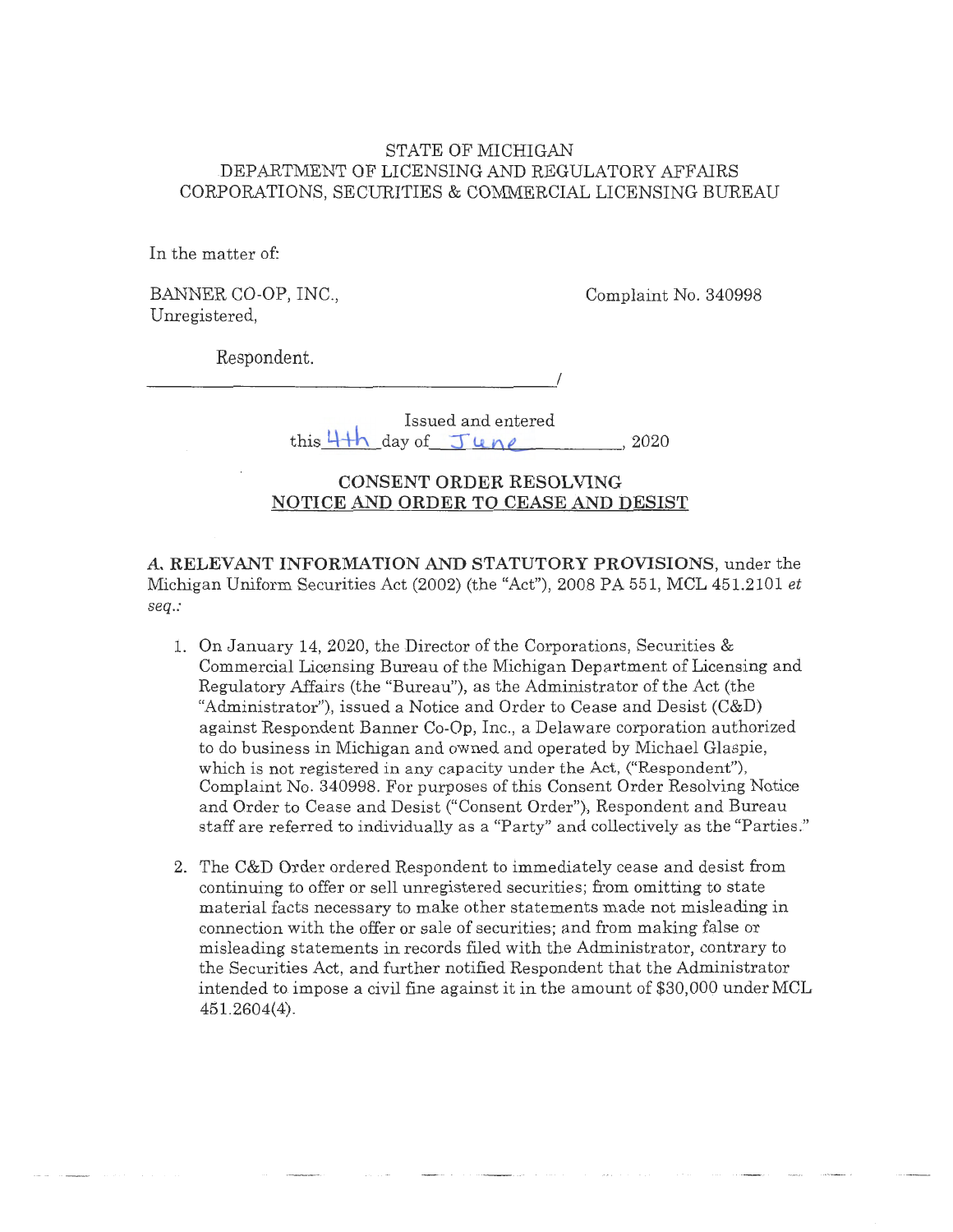- 3. The C&D Order was immediately effective pursuant to MCL  $451.2604(2)$ ; however, Respondent timely requested an administrative hearing on the C&D Order pursuant to the Act (including section 604, MCL 451.2604) and the Michigan Administrative Procedures Act of 1969, 1969 PA 306, MCL 24\_201 *et seq.* (including section 71, MCL 24.271) (the "Hearing Request"). Thereafter, the Parties waived the 15-day statutory requirement to schedule a hearing and agreed to hold Respondent's Hearing Request in abeyance while negotiating possible resolution through this Consent Order.
- 4. As a result of negotiations, the Parties agree to and recommend that the Administrator order a settlement of this matter under the terms and conditions set forth in this Consent Order. Respondent was represented by, and had the advice of, legal counsel throughout the process of resolving the C&D through this Consent Order.

#### **B. AGREEMENT**

The Parties agree to resolve the C&D pursuant to the following terms and conditions:

- 1. Respondent agrees to cease and desist from violating the Act, including Section 301 of the Act, MCL 451.2301, Section 501 of the Act, MCL451.2501, and Section 505 of the Act, MCL 451.2505.
- 2. Respondent agrees that it will not conduct any business in Michigan regulated under the Act; and will not act as a principal or consultant on behalf of any entity so engaged in that business.
- 3. Respondent agrees to pay the Bureau a reduced civil fine in the amount of Fifteen Thousand (\$15,000.00) (the "Civil Fine"). Respondent agrees to pay the Civil Fine within sixty (60) calendar days after the mailing date of this Consent Order, once entered. The Civil Fine must be paid by cashier's check or money order made payable to the ''State of Michigan," contain identifying information (name and "Complaint No. 340998"), and be mailed to the Bureau at the following address:

Corporations, Securities & Commercial Licensing Bureau Securities & Audit Division - Final Order Monitoring P.O. Box 30018 Lansing, MI 48909

If any portion of the Civil Fine is overdue, the Administrator may refer it to the Michigan Department of Treasury for collection action against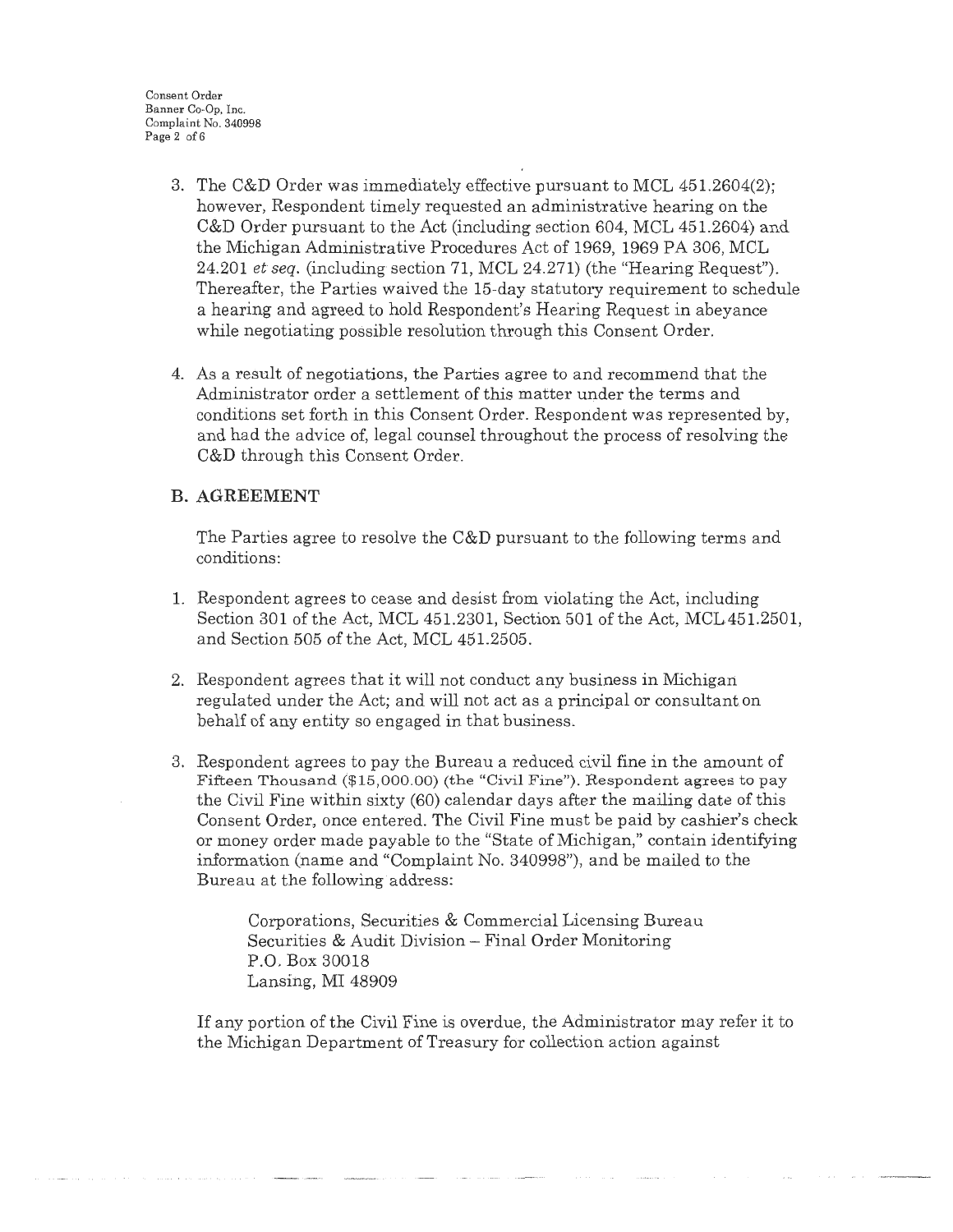Respondent. In addition, and consistent with Paragraph B.14 below, the Administrator reserves the right to take other available legal action to enforce payment of and collect the Civil Fine.

4. The Bureau will report and publish this Consent Order according to its current policy, as follows:

> This Consent Order is a public record required to be published and made available to the public, consistent with section 11 of the Michigan Freedom of Information Act, MCL 15.241. The Bureau will publish this Consent Order consistent with its current policy, whereby copies of orders issued under the Act are posted to the Bureau's website and a summary of order content is included in monthly disciplinary action reports separately published on the Bureau's website.

- 5. Notwithstanding the potential application of MCL 451.2412(9), this Consent Order expressly preserves the Bureau's and Administrator's ability to rely on and assert, in any future proceeding under the Act, all activities, conduct, and alleged Act violations by Respondent contained in or relating to the C&D Order.
- 6. Respondent consents to entry of this Consent Order for the purpose of resolving the C&D Order in an expeditious fashion that avoids the time and expense associated with an administrative proceeding on the Hearing Request and any appeals therefrom. The Parties agree that this Consent Order is automatically admissible in a proceeding to enforce its provisions or in any administrative proceeding under the Act.
- 7. The Parties agree that this Consent Order resolves only Respondent's activities, conduct, and alleged Act violations contained in the C&D Order, but it does not address or resolve any other activities, conduct, or potential Act violations engaged in by Respondent not expressly contained in the C&D Order or occurring after the date this Consent Order is entered.
- 8. Respondent agrees that, effective upon entry of this Consent Order, the Hearing Request is automatically revoked without further action bythe Parties.
- 9. Respondent agrees to cooperate with the Bureau and comply with any reasonable investigative demands made by the Bureau in the future for purposes of ensuring compliance with this Consent Order or the Act.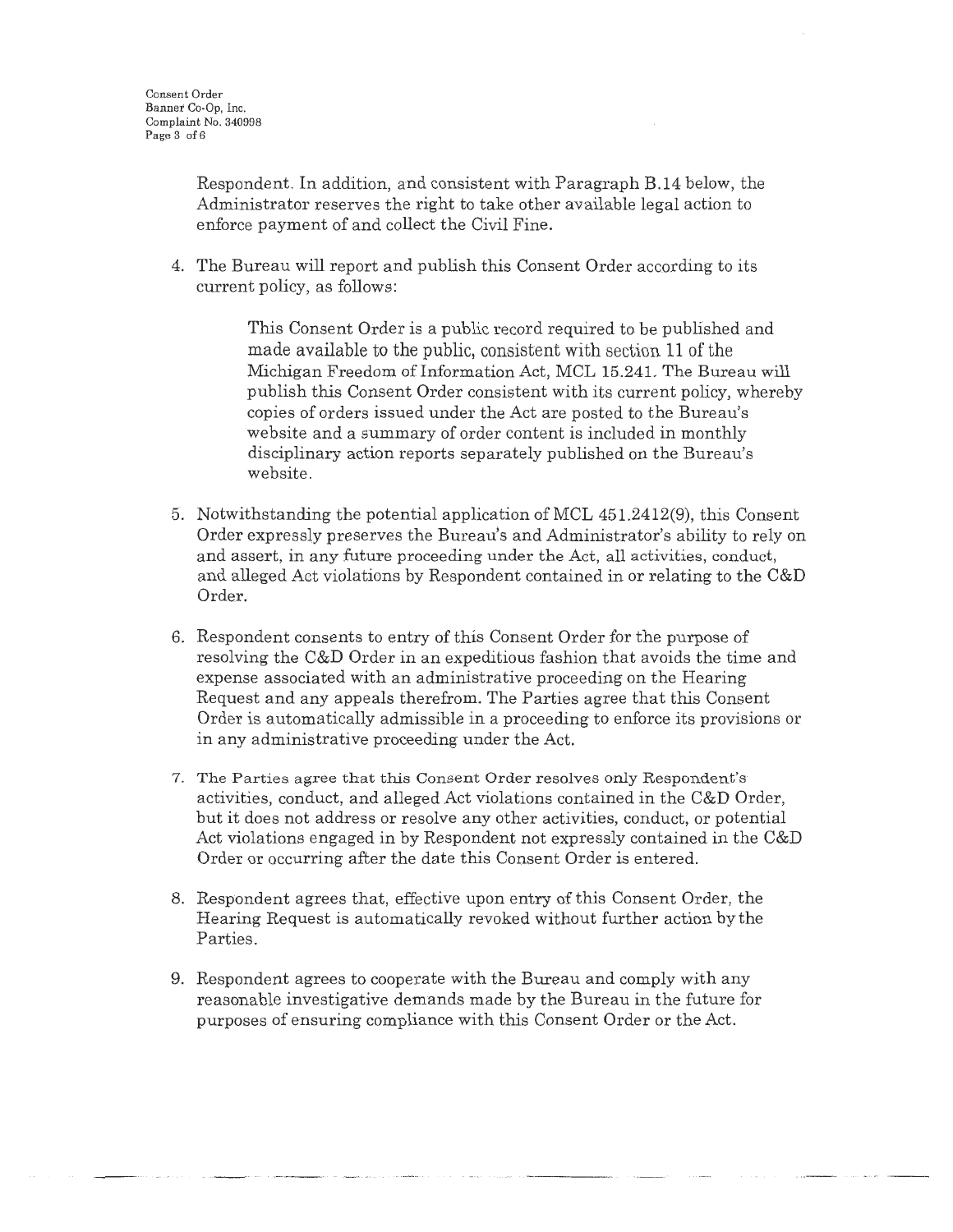Consent Order Banner Co-Op, Inc. Complaint No. 340998 Page 4 of 6

- 10. Respondent acknowledges and agrees that: (a) the Administrator has jurisdiction and authority to enter this Consent Order; (b) the Administrator may enter this Consent Order without any further notice to Respondent; and (c) upon entry of this Consent Order, it is final and binding, and Respondent waives any right to a hearing or appeal of this Consent Order and the C&D Order under the Act, the rules promulgated under the Act or the predecessor Act, the Michigan Administrative Procedures Act of 1969, 1969 PA 306, MCL 24.201 *et seq.,* or other applicable law.
- 11. The Parties understand and agree that this Consent Order will be presented to the Administrator for her final approval as evidenced by its entry, and that the Administrator may, in her sole discretion, decide to accept or reject this Consent Order. If the Administrator accepts this Consent Order by entering it, this Consent Order becomes fully effective and binding in accordance with Paragraph B.10. above. If the Administrator rejects this Consent Order by refusing to enter it, the Parties waive any objection to submitting the Hearing Request for adjudication through a formal administrative proceeding and the Administrator remaining the final decisionmaker at the conclusion of that proceeding.
- 12. The Parties acknowledge and agree that this Consent Order contains the entire understanding of the Parties and supersedes and forever terminates all prior and contemporaneous representations, promises, agreements, understandings, and negotiations, whether oral or written, with respect to its subject matter. The Parties further agree that this Consent Order may only be amended, modified, or supplemented by a duly executed writing signed by each party and approved by Order of the Administrator.
- 13. The Parties acknowledge and represent that: (a) each Party has read this Consent Order in its entirety and fully understands all of its terms, conditions, ramifications, and consequences; (b) each Party unconditionally consents to the terms of this Consent Order; (c) each Party has consulted with or had ample opportunity to consult with legal counsel of his, her, or its choosing prior to executing this Consent Order; (d) each Party has freely and voluntarily signed this Consent Order; and (e) the consideration received by each Party as described in this Consent Order is adequate.
- 14. The Parties acknowledge and agree that the Administrator retains the right to pursue any action or proceeding permitted by law to enforce the provisions of this Consent Order.
- 15. The signatories to this Consent Order below represent and warrant that they have the legal capacity and authority to enter into this Consent Order on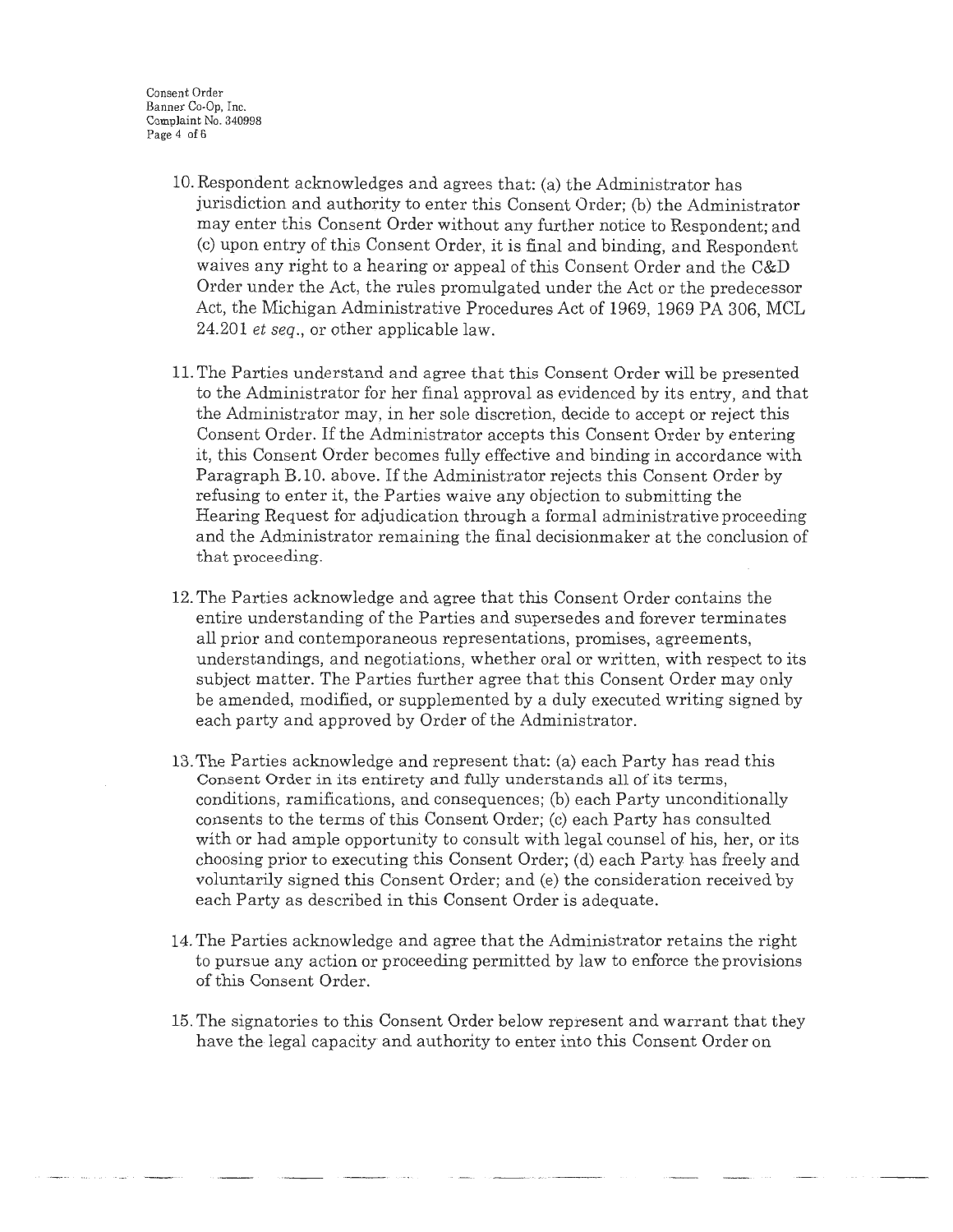behalf of the named Parties and to bind the named Parties to the terms and conditions contained herein.

16. The Parties agree that facsimile or electronically transmitted signatures may be submitted in connection with this Consent Order and are binding on that Party to the same extent as an original signature.

Through their signatures, the Parties agree to the above terms and conditions.

By:

Michael Glaspie, Owner/Operator<br>Bapaer Co-Op, Inc., On BLACE of

Dated:  $S - 2Y - 2020$ 

Acknowledged and Reviewed by:

 $Signed: 9\n *WW* 2\n *John. Bylsma*$ 

Dated:  $5/28/2020$ 

Attorney for Respondent

Approved by:

Dated:--~--------

Signed: Timothy L. Teague Securities & Audit Division Director Corporations, Securities & Commercial Licensing Bureau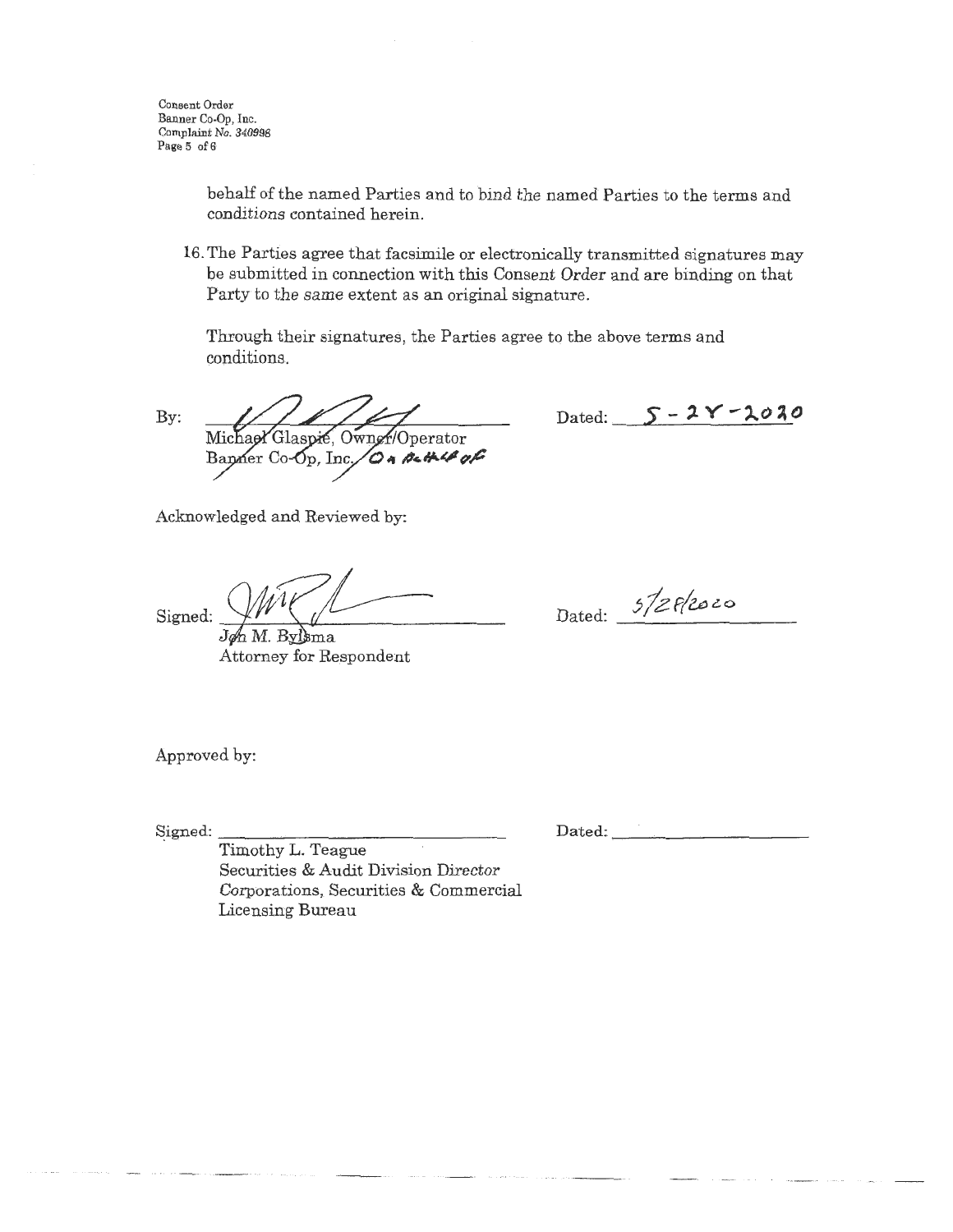behalf of the named Parties and to bind the named Parties to the terms and conditions contained herein.

16. The Parties agree that facsimile or electronically transmitted signatures may be submitted in connection with this Consent Order and are binding on that Party to the same extent as an original signature.

Through their signatures, the Parties agree to the above terms and conditions.

By:

Dated:

Michael Glaspie, Owner/Operator Banner Co-Op, Inc.

Acknowledged and Reviewed by:

Signed:

Dated:

Jon M. Bylsma Attorney for Respondent

Approved by:

Signed: *Dimothy L. Jeague* 

Dated: **6/1/2020** 

Timothy L. Teague Securities & Audit Division Director Corporations, Securities & Commercial Licensing Bureau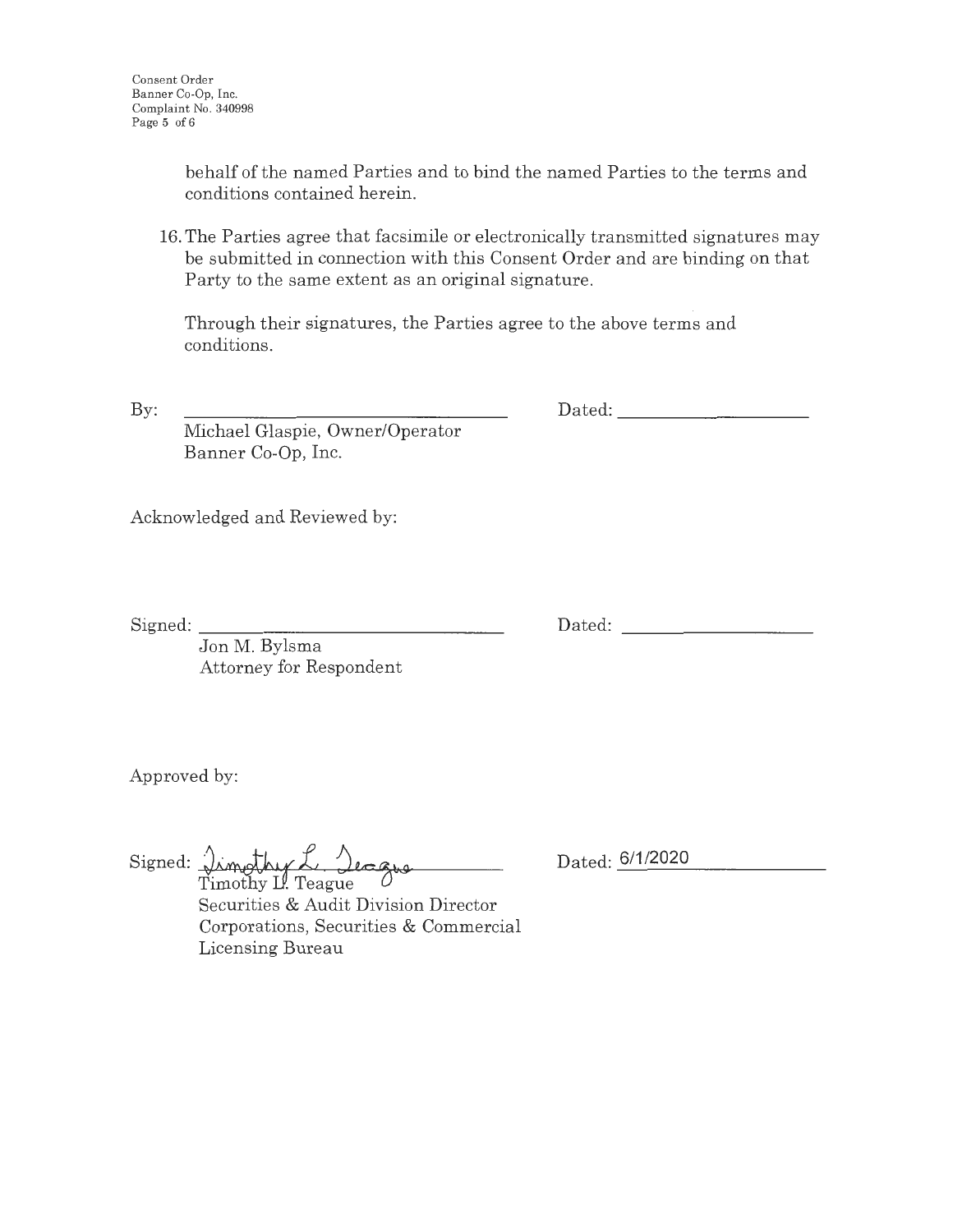Consent Order Banner Go-Op, Inc. Complaint No. 340998 Page 6 of 6

# **C. ORDER**

The Administrator NOW, THEREFORE, ORDERS:

THE TERMS AND CONDITIONS IN THE FOREGOING FULLY EXECUTED CONSENT AGREEMENT ARE INCORPORATED BY REFERENCE AND MADE BINDING AND EFFECTIVE THROUGH THIS CONSENT ORDER.

 $\ell_{00}$  $\mathcal{Q}_{\bm{\alpha}}$  . By:  $Q_f$   $\sim$   $\sim$   $\sim$   $\sim$ 

Date: **06/01 /2020** 

Linda Clegg, Administrator and Interim Director, Corporations, Securities & Commercial Licensing Bureau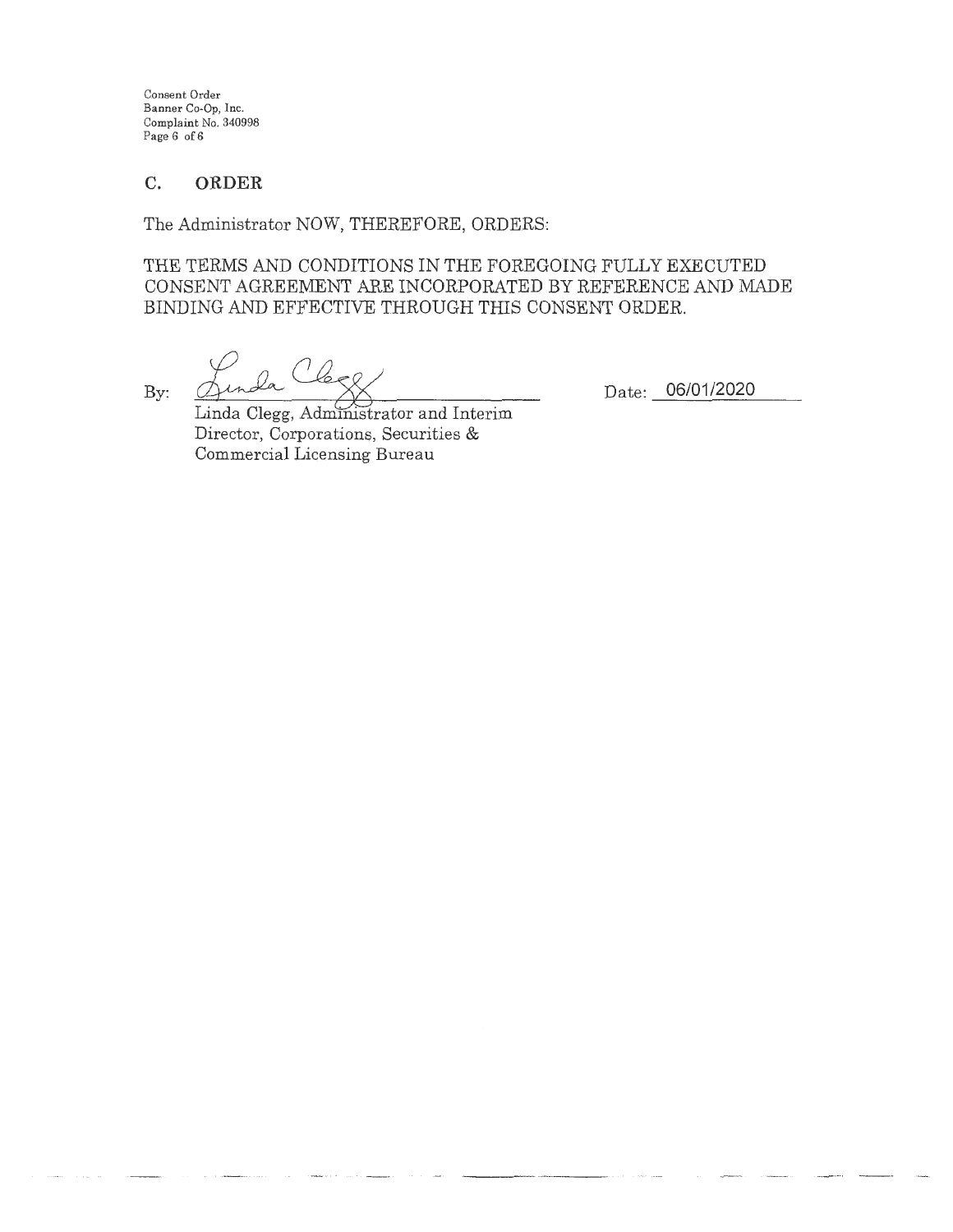## STATE OF MICHIGAN DEPARTMENT OF LICENSING AND REGULATORY AFFAIRS CORPORATIONS, SECURITIES & COMMERCIAL LICENSING BUREAU

In the Matter of: Complaint No. 340998

BANNER CO-OP, INC. Unregistered

Respondent.

 $\frac{1}{2}$ 

*4rfA* Issued and entered This  $17$  day of  $\sqrt{a_n a_n}$ NOTICE AND ORDER TO CEASE AND DESIST

Linda Clegg, the Interim Director ("Administrator") of the Corporations, Securities & Commercial Licensing Bureau ("Bureau"), pursuant to her statutory authority and responsibility to administer and enforce the Michigan Uniform Securities Act (2002), 2008 PA 551, as amended, MCL 451.2101 *et seq.* ("Securities Act"), hereby orders Banner Co-Op, Inc. ("Respondent") to cease and desist from offering and selling unregistered securities; from omitting to state material facts necessary in order to make other statements made, in the light of the circumstances under which they were made, not misleading in connection with the offer and sale of securities; and from making misleading material statements in filings with the Administrator, contrary to the Securities Act. Respondent is notified of the opportunity to request a hearing in this matter.

# **I. BACKGROUND**

### **A. The Respondent**

1. Banner Co-Op, Inc. is a Delaware corporation which has filed a certificate of authority to do business in Michigan. Respondent is owned and operated by Michael Glaspie, a Michigan resident. Respondent is not registered in any capacity under the Securities Act and has not registered any securities offerings under the Securities Act.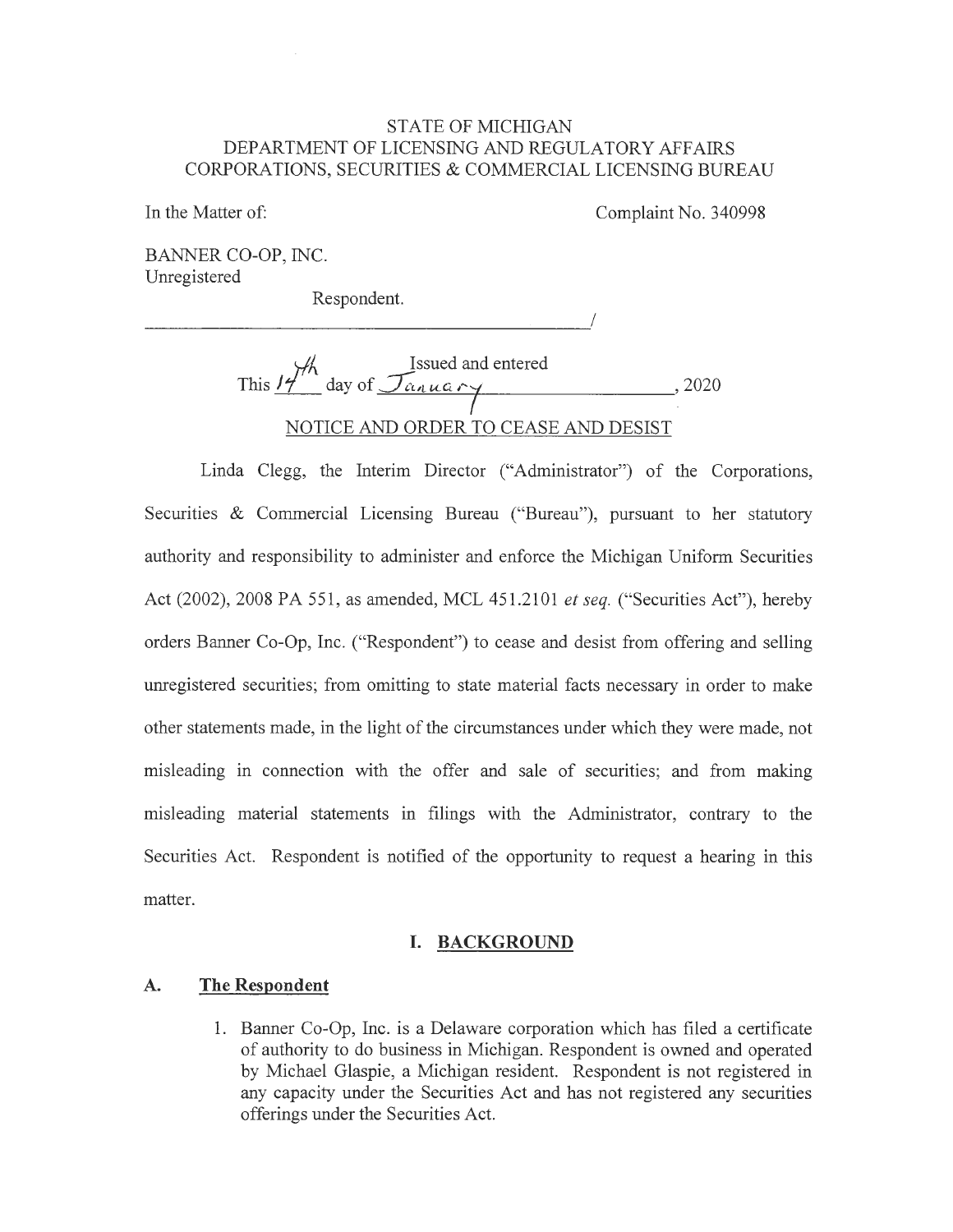#### **B. Findings of Fact**

- 1. The Bureau conducted an investigation of Respondent's activities under the Securities Act in Michigan.
- 2. The investigation developed evidence that Respondent, through Michael Glaspie, offered and sold investment contract securities to investors in Michigan and around the United States. The investment related to an alleged pending sale of an anonymous cryptocurrency and artificial intelligence company which, upon consummation of the company's sale, would result in large profits for investors, with promised returns of ten times the investor's investment. Respondent pooled funds from investors, and distributed the pooled funds to the seller of the anonymous cryptocurrency and artificial intelligence company until the seller closed the sale, at which point it would use proceeds to pay back investors. The investment contract securities were not registered, and Respondent has not identified that the securities were federal covered or exempt under the Securities Act<sup>1</sup> in Michigan.
- 3. The investigation developed evidence that Respondent, through Michael Glaspie, omitted to state material facts necessary to make other statements made not misleading in connection with the offer or sale of securities. Respondent, by Glaspie, stated that investors would receive up to ten times their original investment, but omitted any information about the underlying transaction, such as the name of the company being sold, the sellers of the company, the buyers of the company, any risks associated with the transaction, when the transaction might occur, or that the transaction might not occur and that investors could lose their entire investment. A reasonable investor might consider these omitted facts important when making an investment decision.
- 4. The investigation developed evidence that Respondent, through counsel, submitted false or misleading information in records to the Administrator. Respondent represented through its attorney that it only offered the investment opportunities on two telephone calls in the month of January 2019. Reviews of call transcripts by Bureau staff shows that Respondent, by Glaspie, made offers of the investment opportunity at issue from December 2018 through at least April 2019, contrary to what was represented in statements made to Bureau staff.

<sup>1</sup>Respondent identified that the securities were exempt under 17 CFR 230.504 ("SEC Rule 504"), a federal exemption from registration. SEC Rule 504 only exempts the transaction from federal securities registration requirements; it has no preemptive effect on state securities laws, and does not provide for exemption from state securities registration requirements.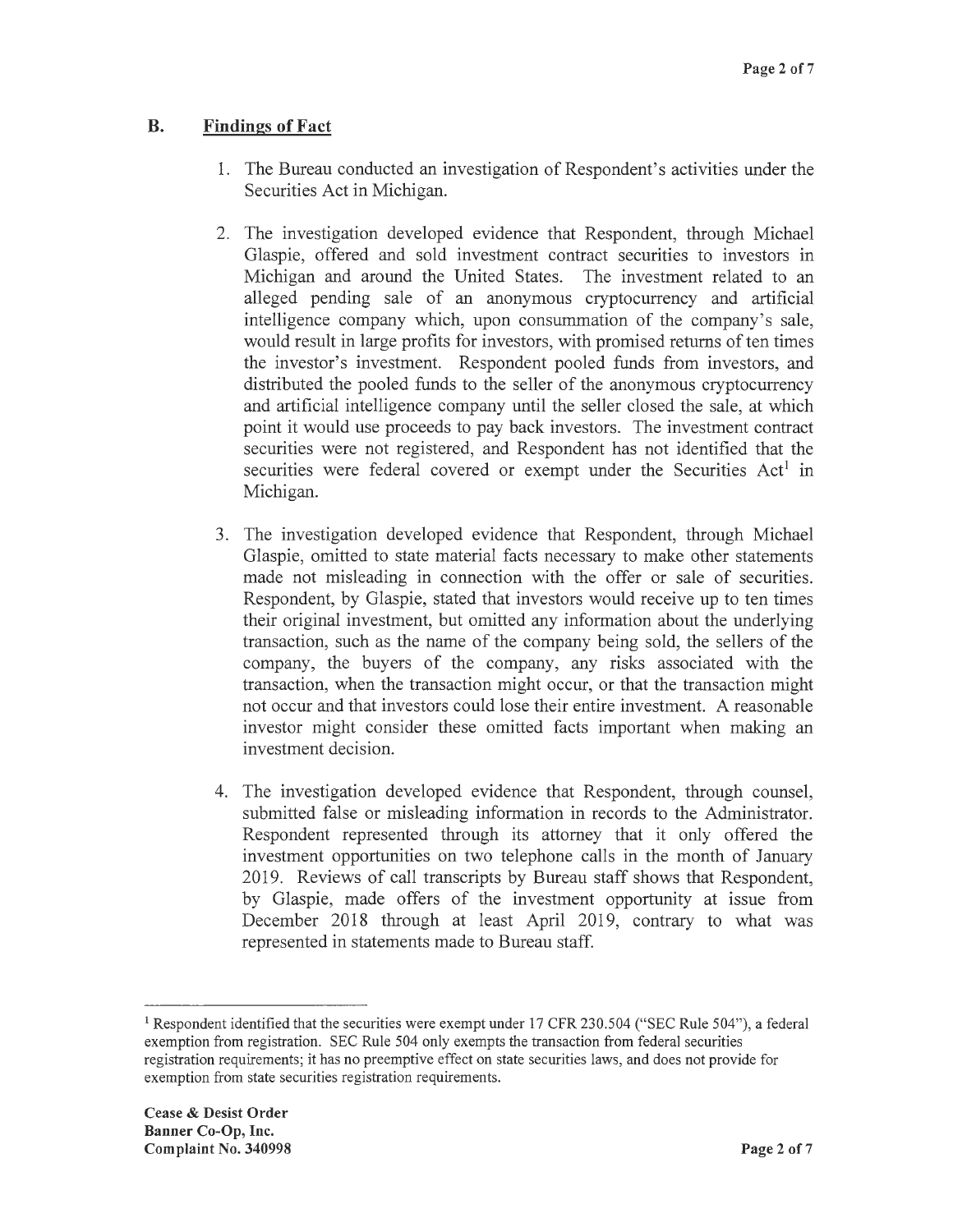# II. **RELEVANT STATUTORY PROVISIONS**

1. Section  $102c(c)$  of the Securities Act, MCL  $451.2102c(c)$ , defines "Security" in part as:

a note; stock; treasury stock; security future; bond; debenture; evidence of indebtedness; certificate of interest or participation in a profit-sharing agreement; collateral trust certificate; preorganization certificate or subscription; transferable share; investment contract; voting trust certificate; certificate of deposit for a security; fractional undivided interest in oil, gas, or other mineral rights; put, call, straddle, option, or privilege on a security, certificate of deposit, or group or index of securities, including an interest in or based on the value of that put, call, straddle, option, or privilege on that security, certificate of deposit, or group or index of securities, put, call, straddle, option, or privilege entered into on a national securities exchange relating to foreign currency, an investment in a viatical or life settlement agreement; or, in general, an interest or instrument commonly known as a "security"; or a certificate of interest or participation in, temporary or interim certificate for, receipt for, guarantee of, or warrant or right to subscribe to or purchase, any of the foregoing...

\*\*\*

(v) The term includes an investment in a common enterprise with the expectation of profits to be derived primarily from the efforts of a person other than the investor. As used in this subparagraph, a "common enterprise" means an enterprise in which the fortunes of the investor are interwoven with those of either the person offering the investment, a third party, or other investors ...

2. Section 301 of the Securities Act, MCL 451.2301, states:

A person shall not offer or sell a security in this state unless 1 or more of the following are met:

- (a) The security is a federal covered security.
- (b) The security, transaction, or offer is exempted from registration under sections 201 to 203.
- ( c) The security is registered under this act.
- 3. Section 501 of the Securities Act, MCL 451.2501, states:

It is unlawful for a person, in connection with the offer, sale, or purchase of a security or the organization or operation of a Michigan investment market under article 4A, to directly or indirectly do any of the following: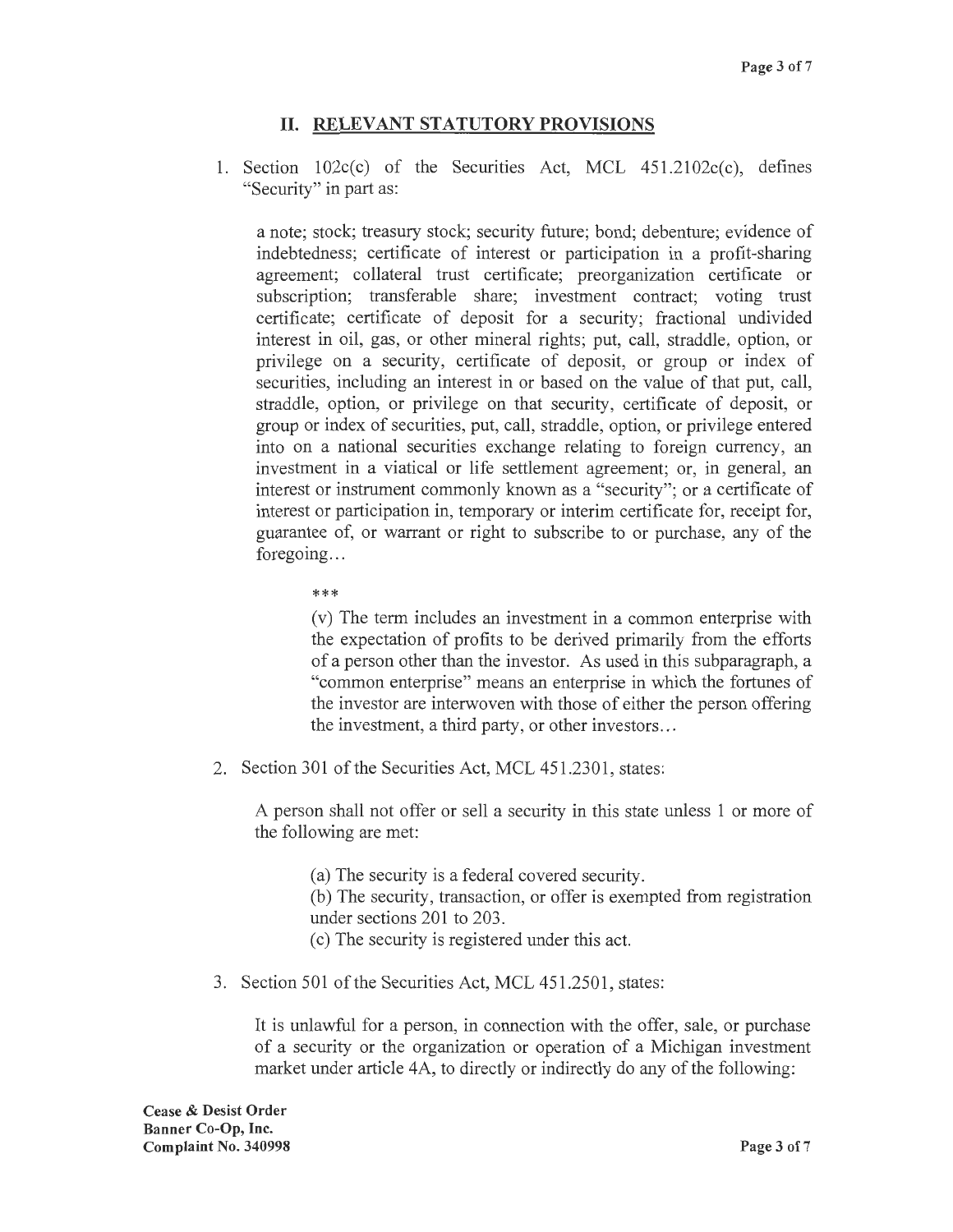(a) Employ a device, scheme, or artifice to defraud.

(b) Make an untrue statement of a material fact or omit to state a material fact necessary in order to make the statements made, in the light of the circumstances under which they were made, not misleading.

( c) Engage in an act, practice, or course of business that operates or would operate as a fraud or deceit on another person.

4. Section 503(1) of the Securities Act, MCL 451.2503(1), states:

In a civil action or administrative proceeding under this act, a person claiming an exemption, exception, preemption, or exclusion has the burden to prove the applicability of the exemption, exception, preemption, or exclusions.

5. Section 505 of the Securities Act, MCL 451.2505, states:

A person shall not make or cause to be made, in a record that is used in an action or proceeding or filed under this act, a statement that, at the time and in the light of the circumstances under which it is made, is false or misleading in a material respect, or, in connection with the statement, omit to state a material fact necessary to make the statement made, in the light of the circumstances under which it was made, not false or misleading.

# III. **CONCLUSIONS OF LAW**

- 1. Respondent, Banner Co-Op, Inc., offered and sold investment contract securities in Michigan, and has not identified a relevant exemption, exception, preemption, or exclusion from Securities Act registration requirements, contrary to section 301 of the Securities Act, MCL 451.2301.
- 2. Respondent, Banner Co-Op, Inc., by its shareholder Michael Glaspie, omitted to state material facts necessary to make other statements made not misleading in connection with the offer or sale of securities when Glaspie stated that investors would receive up to ten times their original investment, but omitted any information about the underlying transaction, such as the name of the company being sold, the sellers of the company, the buyers of the company, any risks associated with the transaction, when the transaction might occur, or that the transaction might not occur and that investors could lose their entire investment. The statements were material and were omitted in connection with the offer or sale of a security, contrary to section  $501(b)$ of the Securities Act, MCL 451.250l(b).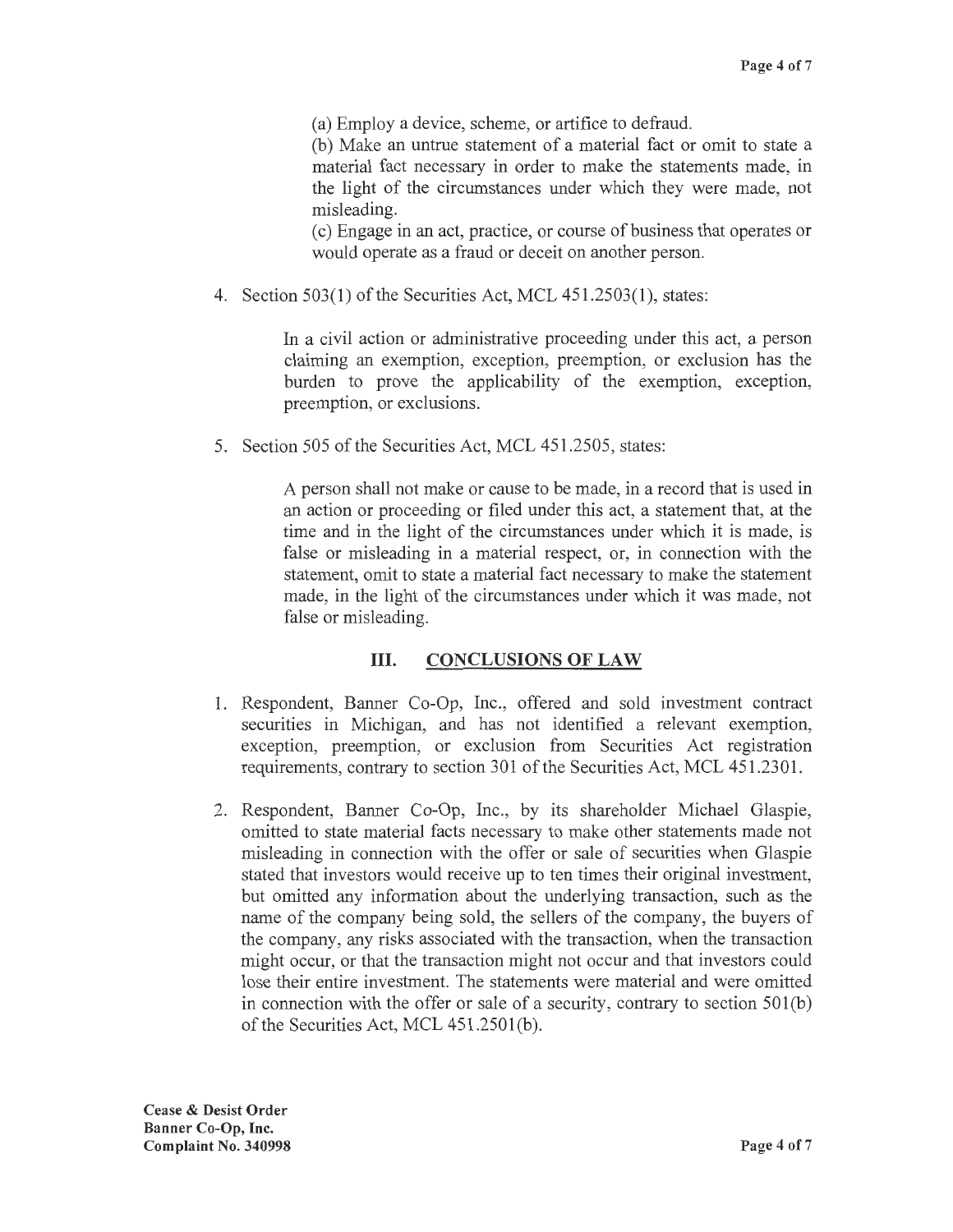3. Respondent, Banner Co-Op, Inc., made materially misleading statements in records filed with the Administrator when it, through counsel, stated that offers of the investments at issue were made only briefly during the month of January 2019. In reality, Respondent repeatedly offered the investment opportunity to potential investors from December 2018 until at least April of 2019. The statement made to the Administrator regarding the duration of the securities offering was false and misleading, contrary to section 505 of the Securities Act, MCL 451.2505.

# **IV. ORDER**

IT IS THEREFORE ORDERED, pursuant to section 604 of the Securities Act, MCL 451.2604, that:

- A. Respondent shall immediately CEASE AND DESIST from continuing to offer or sell umegistered securities; from omitting to state material facts necessary to make other statements made not misleading in connection with the offer or sale of securities; and from making false or misleading statements in records filed with the Administrator, contrary to the Securities Act.
- B. Pursuant to section 604(2) of the Securities Act, this Notice and Order to Cease and Desist is IMMEDIATELY EFFECTIVE.
- C. In her Final Order, the Administrator, under section 604(4) of the Securities Act, MCL  $451.2604(4)$ , intends to impose civil fines of \$30,000.00 against Respondent.
- D. Pursuant to section 508 of the Securities Act, MCL 451.2508, a person that willfully violates the Securities Act, or an order issued under the Securities Act, is guilty of a felony punishable by imprisonment for not more than 10 years or a fine of not more than \$500,000.00 for each violation, or both. An individual convicted of violating a rule or order under this act may be fined, but shall not be imprisoned, if the individual did not have knowledge of the rule or order.
- E. The Administrator retains the right to pursue further administrative action against Respondent under the Securities Act if the Administrator determines that such action is necessary and appropriate in the public interest, for the protection of investors and is authorized by the Securities Act.

# **V. NOTICE OF OPPORTUNITY FOR HEARING**

Section 604 of the Securities Act, MCL 451.2604, provides that Respondent has 30 days beginning with the first day after the date of service of this Notice and Order to Cease and Desist to submit a written request to the Administrator asking that this matter be scheduled for a hearing. If the Administrator receives a written request in a timely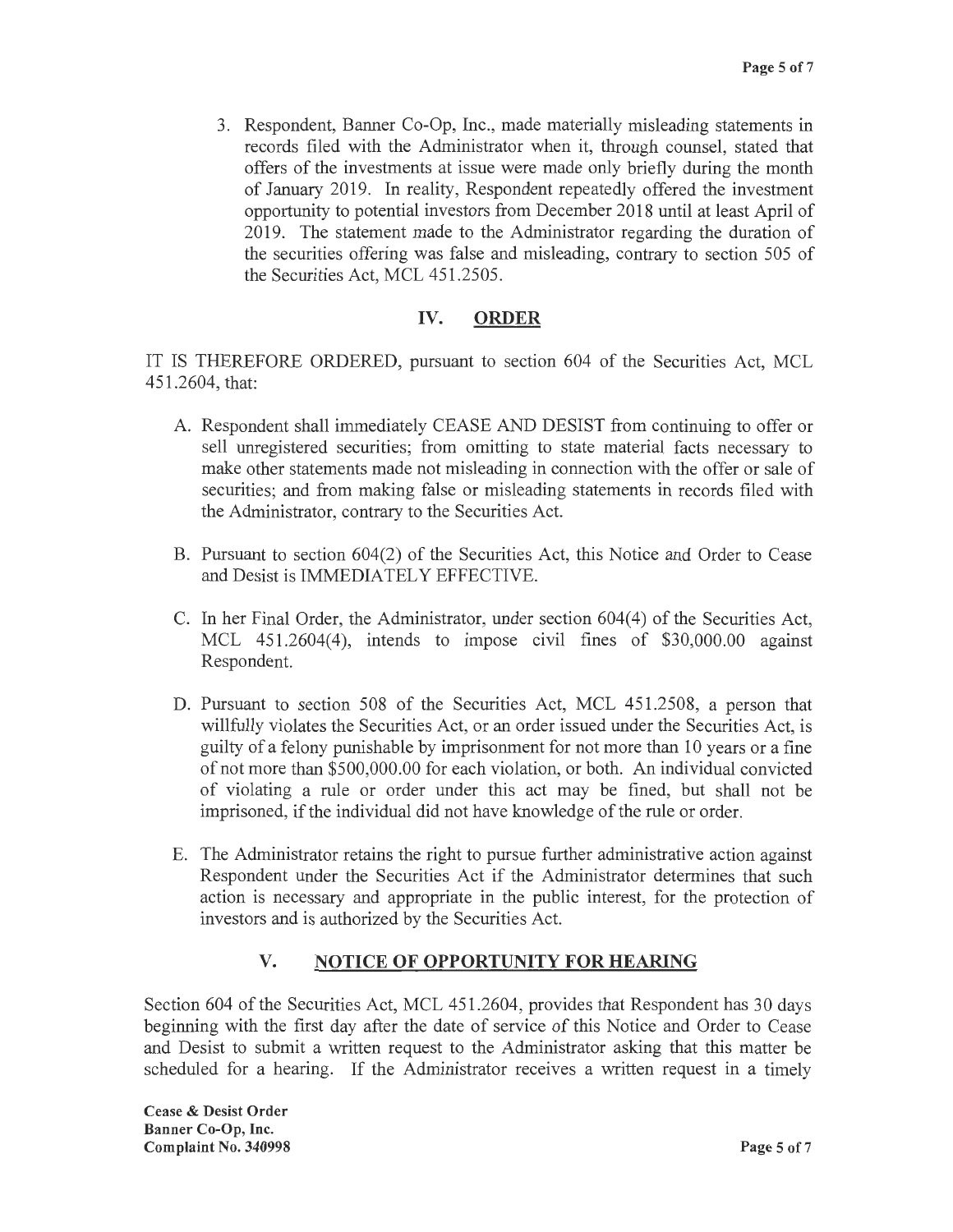manner, the Administrator shall schedule a hearing within 15 days after receipt of the request. The written request for a hearing must be addressed to:

> Corporations, Securities & Commercial Licensing Bureau Regulatory Compliance Division P.O. Box 30018 Lansing, MI 48909

#### **VI. ORDER FINAL ABSENT HEARING REQUEST**

A. Under section 604 of the Securities Act, MCL 451.2604, the Respondent's failure to submit a written request for a hearing to the Administrator within 30 days after the service date of this **NOTICE AND ORDER TO CEASE AND DESIST** shall result in this order becoming a **FINAL ORDER** by operation of law. The **FINAL ORDER** includes the imposition of the fines cited described in section IV.C., and the fine amounts set forth below will become due and payable to the Administrator within sixty (60) days after the date this order becomes final:

> $$30,000.00 - \text{Banner Co-Op}, \text{Inc.}$ , under section 604 of the Securities Act, MCL 451.2604.

B. CIVIL FINE payments should be payable to the STATE OF MICHIGAN and contain identifying information (e.g., names and complaint numbers) and mailed to the following address:

> Corporations, Securities & Commercial Licensing Bureau Final Order Monitoring P.O. Box 30018 Lansing, MI 48909

- C. Failure to comply with the terms of this Order within the time frames specified may result in additional administrative penalties, including the summary suspension or continued suspension of all registrations held by Respondent under the Securities Act, the denial of any registration renewal, and/or the denial of any future applications for registration, until full compliance is made. Respondent may voluntarily surrender or withdraw a registration under the Securities Act; however, the surrender or withdrawal will not negate the summary suspension or continued suspension of the relevant registrations or any additional administrative proceedings if a violation of this Order or the Securities Act occurred.
- D. Failure to pay the civil fines within six (6) months after this Order becomes final may result in the referral of the civil fines to the Michigan Department of Treasury for collection action against Respondent.